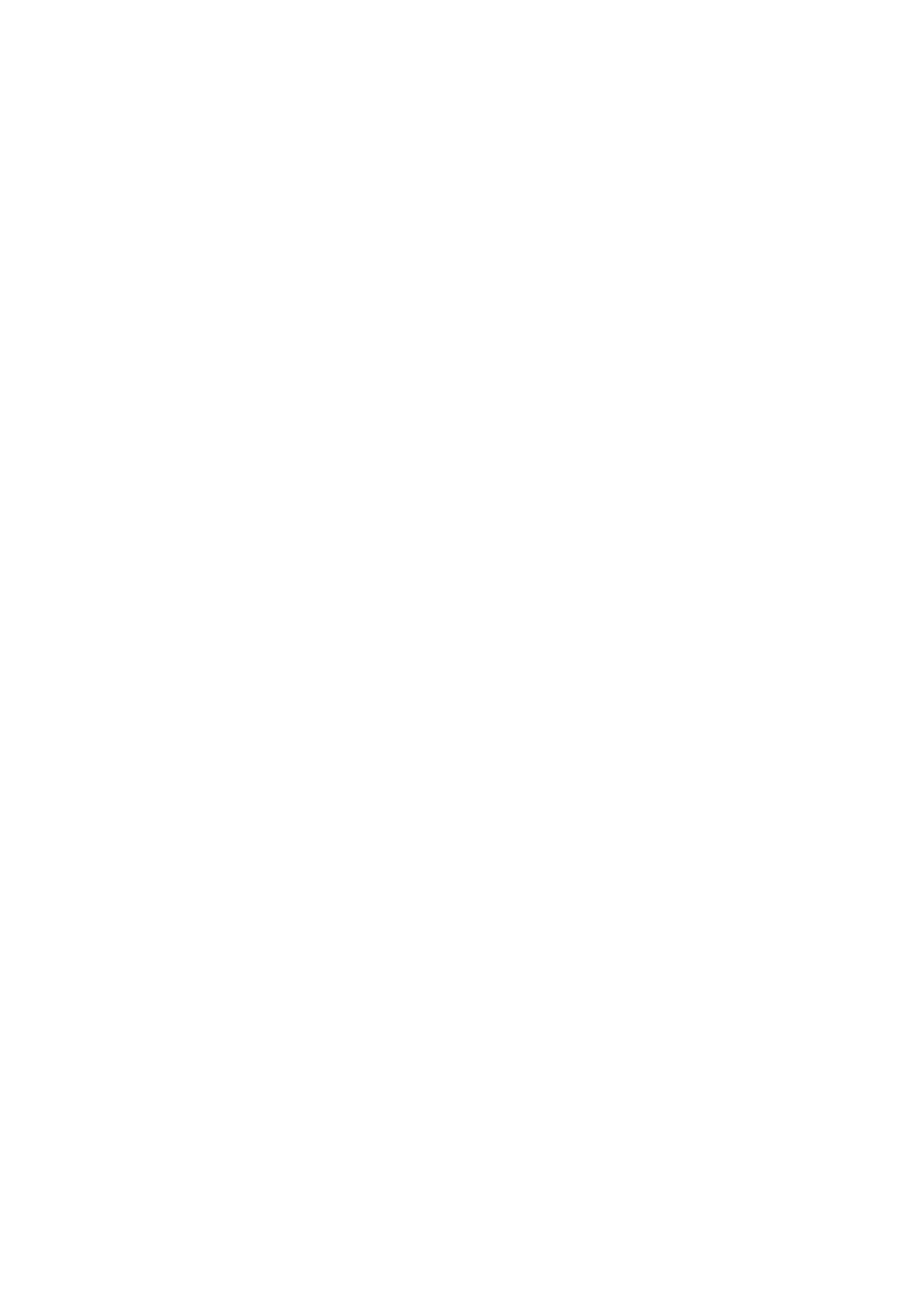# **1. Introduction**

## **1.1 The Public Interest Advocacy Centre**

The Public Interest Advocacy Centre (PIAC) is an independent, non-profit legal centre based in New South Wales. Established in 1982, PIAC tackles difficult issues that have a significant impact upon disadvantaged and marginalised people. We ensure basic rights are enjoyed across the community through legal assistance and litigation, public policy development, communication and training.

Our work addresses issues such as:

- homelessness:
- access for people with disability to basic services like public transport, education and online services;
- Indigenous disadvantage;
- discrimination against people with mental health conditions;
- access to energy and water for low-income and vulnerable consumers;
- the exercise of police power;
- the rights of people in detention, including the right to proper medical care; and
- government accountability, including freedom of information.

## **1.2 PIAC's work on discrimination**

PIAC has a long history of involvement in discrimination law reform and litigation. This includes submissions on major policy consultations in this area, such as about the 2012 Commonwealth Exposure Draft Human Rights and Anti-Discrimination Bill,<sup>1</sup> and the Australian Law Reform Commission inquiry into Equality, Capacity and Disability in Commonwealth Laws.2

PIAC has also taken particular interest in the issue of vilification law, at both state and Commonwealth level, including submissions in response to proposed reforms to section 18C of the *Racial Discrimination Act 1975*,<sup>3</sup> and to the Inquiry into Racial Vilification Law in NSW.<sup>4</sup>

Finally, as a community legal centre focusing on strategic litigation, PIAC has been involved in a number of significant cases raising issues of discrimination law, including public transport access for people who are blind or have low vision,<sup>5</sup> as well as relating to the interaction between anti-

[discrimination\\_bill\\_2012\\_0.pdf](https://www.piac.asn.au/wp-content/uploads/12.12.21_aligning_the_pieces_-_submission_to_the_senate_legal_and_constitutional_affairs_committee_-_human_rights_and_anti-discrimination_bill_2012_0.pdf) accessed on 19 January 2018.

 <sup>1</sup> PIAC, *Aligning the Pieces: Consolidating a framework for equality and human rights*, 21 December 2012, available at: [https://www.piac.asn.au/wp-content/uploads/12.12.21\\_aligning\\_the\\_pieces\\_-](https://www.piac.asn.au/wp-content/uploads/12.12.21_aligning_the_pieces_-_submission_to_the_senate_legal_and_constitutional_affairs_committee_-_human_rights_and_anti-discrimination_bill_2012_0.pdf) \_submission to the senate legal and constitutional affairs committee - human rights and anti-

<sup>2</sup> PIAC, *Equality before the law for people with disability*, 20 January 2014, available at: https://www.piac.asn.au/wp-content/uploads/14.01.20 equality before the law for people with disability submission to alrc issues paper.pdf accessed on 19 January 2018.

<sup>3</sup> PIAC, *Reasonable limits on the right to freedom of expression*, 21 December 2016, available at: [https://www.piac.asn.au/wp-content/uploads/2017/01/16.12.20-RDA\\_Free-speech-Final-submission.pdf](https://www.piac.asn.au/wp-content/uploads/2017/01/16.12.20-RDA_Free-speech-Final-submission.pdf) accessed on 19 January 2018.

<sup>4</sup> PIAC, *Regulating Racial Vilification in NSW*, 8 March 2013, available at: [https://www.piac.asn.au/wp](https://www.piac.asn.au/wp-content/uploads/13.03.08_regulating_racial_vilification_in_nsw_-_submission_to_the_legislative_council_standing_committee_on_law_and_justice.pdf)content/uploads/13.03.08 regulating racial vilification in nsw submission to the legislative council standing committee on law and justice.pdf accessed on 19 January 2018.

<sup>5</sup> See *Innes v Rail Corporation of NSW (No 2) [2013] FMCA 36 (1 February 2013).*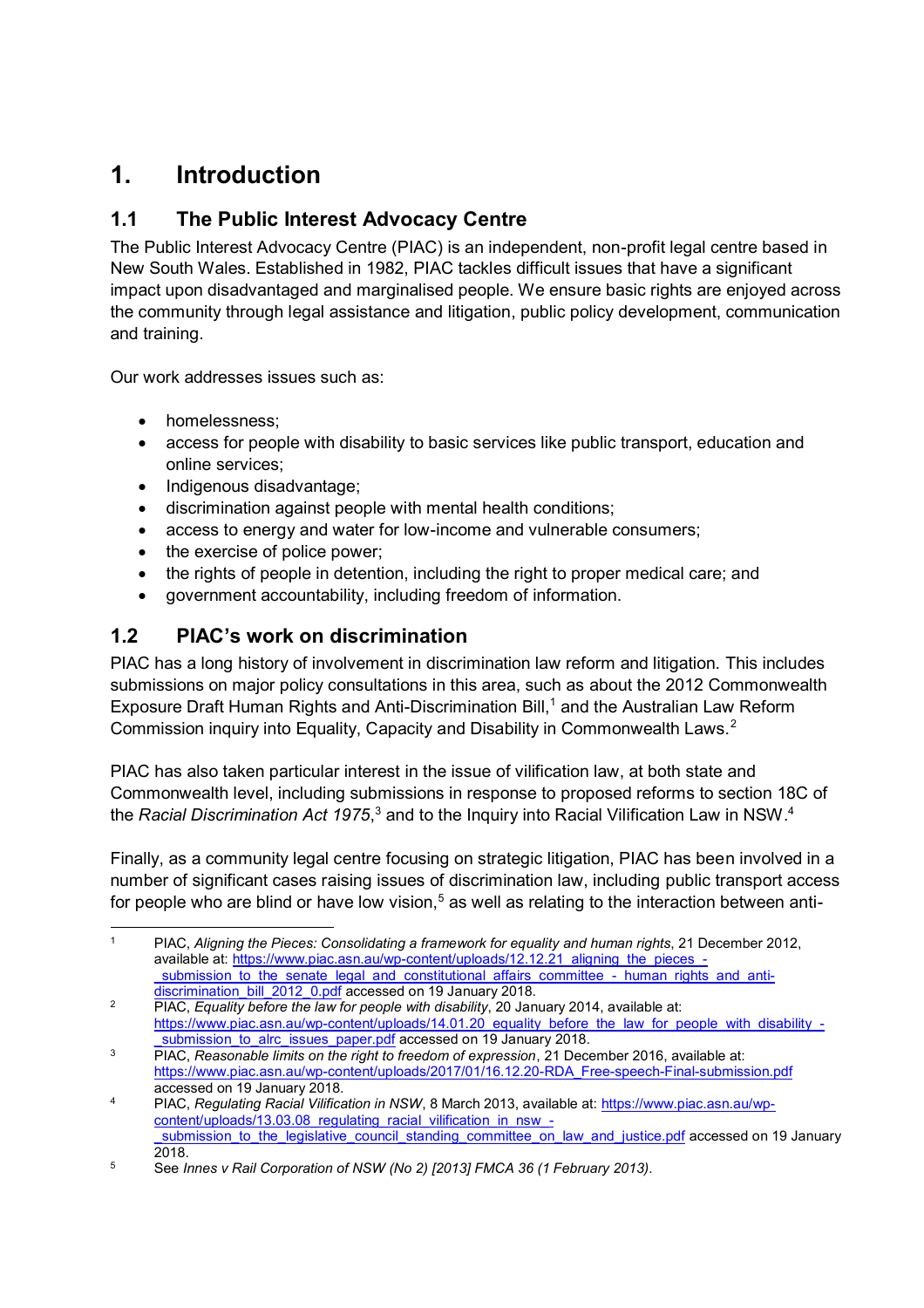discrimination protections based on sexual orientation and exceptions provided to religious organisations.<sup>6</sup>

# **2. Need for modernisation**

PIAC welcomes the opportunity to provide a submission in response to the *Modernisation of the Anti-Discrimination Act: Discussion Paper*.

We commend the Northern Territory Department of the Attorney-General and Justice for reviewing the *Anti-Discrimination Act*, which has been in operation for almost a quarter of a century, and – as the title of the Discussion Paper suggestions – is in significant need of modernisation, including in terms of expanding who is offered protection against discrimination and by introducing prohibitions on vilification.

This process presents the opportunity for the Northern Territory to adopt best practice models, including from other jurisdictions. We note that, as a general rule, there are significant benefits to greater consistency across jurisdictions, including building strong national community standards around the enjoyment of human rights and allowing for the development of a body of jurisprudence that will assist in the application and promote the understanding of antidiscrimination laws.

In this submission, we will respond to the majority of questions outlined in the paper, under the five headings used.

## **2.1 Modernisation Reforms**

#### **Question 1. Is updating the term sexuality to sexual orientation without labels appropriate? Are there any alternative suggestions?**

PIAC supports updating the terminology used in the Act in this area.

The current definition in section 4 ('sexuality means the sexual characteristics or imputed sexual characteristics of heterosexuality, homosexuality, bisexuality or transsexuality') is inconsistent with the terminology used in other Australian jurisdictions. As noted in the Discussion Paper, it also inappropriately conflates issues of sexual orientation (heterosexuality, homosexuality and bisexuality) and gender identity (transsexuality).

The current definition is also limited because it specifically names those sexual orientations that are protected, thereby potentially excluding other forms of sexual orientation (such as pansexuality $7$ ).

 <sup>6</sup> See *OW & OV v Members of the Board of the Wesley Mission Council [2010] NSWADT 293 (10 December 2010)*

 $7$  For example, pansexual is defined as 'Not limited in sexual choice with regard to biological sex, gender or gender identity' in the *Online Oxford Dictionary*:<https://en.oxforddictionaries.com/definition/pansexual> ) and as referring 'to a person whose emotional, romantic and/or sexual attraction towards others is not limited by biological sex, gender or gender identity' by UK LGBT advocacy organisation Stonewall in their online Glossary of Terms:<http://www.stonewall.org.uk/help-advice/glossary-terms> accessed on 30 January 2018.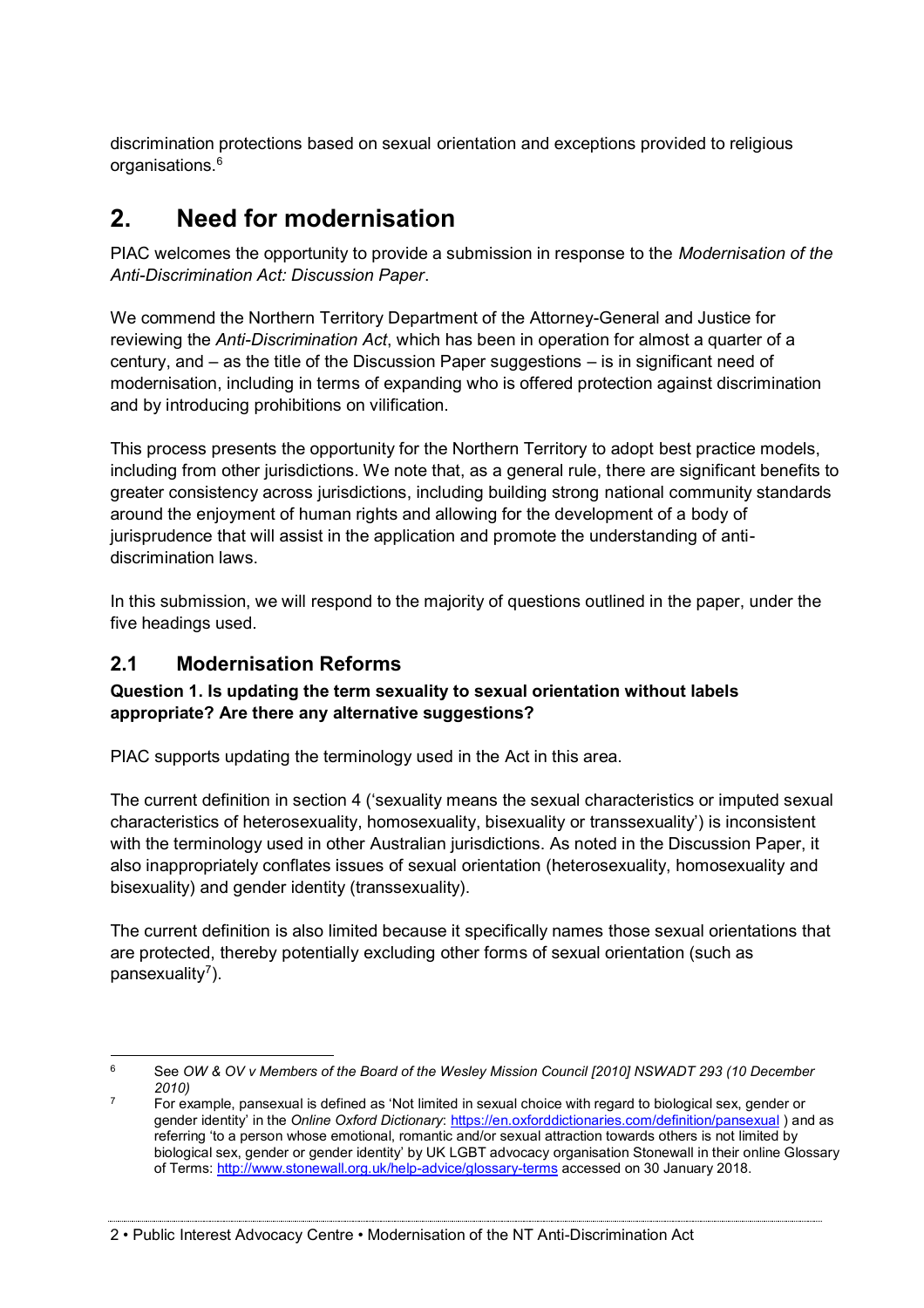PIAC supports the inclusion of 'sexual orientation' as a protected attribute. The definition of sexual orientation adopted by the Commonwealth *Sex Discrimination Amendment (Sexual Orientation, Gender Identity and Intersex Status) Act 2013* is a useful starting point:

Sexual orientation means a person's sexual orientation towards:

- (a) persons of the same sex; or
- (b) persons of a different sex; or
- (c) persons of the same sex and persons of a different sex.

However, it should be noted that this definition also potentially excludes sexual orientations, such as pansexuality, that are related to gender identities, instead of or in addition to, biological sexes. Therefore, PIAC submits that an updated definition should be considered:

Sexual orientation means a person's sexual orientation towards:

(a) persons of the same sex or gender identity; or

(b) persons of a different sex or gender identity; or

(c) persons of the same sex or gender identity and persons of a different sex or sexes or a different gender identity or identities.

PIAC is aware of alternative suggestions to define sexual orientation according to the 2006 Yogyakarta Principles, as meaning:<sup>8</sup>

each person's capacity for profound emotional, affectional and sexual attraction to, and intimate and sexual relations with, individuals of a different gender or the same gender or more than one gender.

However, adopting such a definition would represent a significant departure from the current approach towards sexual orientation in other Australian jurisdictions and, at this stage, PIAC is unconvinced that it should be adopted in preference to the definition proposed above.

#### **Question 2. Should the attribute of 'gender identity' be included in the Act?**

Yes. PIAC strongly supports including a protected attribute of gender identity in the Act.

This would recognise the separate nature of gender identity from sexual orientation, thereby splitting 'transsexuality' from the other sexualities in the current definition (discussed under question 1, above). Using gender identity rather than 'transsexuality' or 'transgender' would also ensure that more people would be protected against discrimination, including people who are gender diverse and especially people who have non-binary gender identities.

As with sexual orientation, PIAC believes the definition adopted in the Commonwealth *Sex Discrimination Amendment (Sexual Orientation, Gender Identity and Intersex Status) Act 2013* offers a useful starting point:

 <sup>8</sup> *Yogyakarta Principles*, 2006, available at:<https://yogyakartaprinciples.org/preambule/> accessed on 29 January 2018.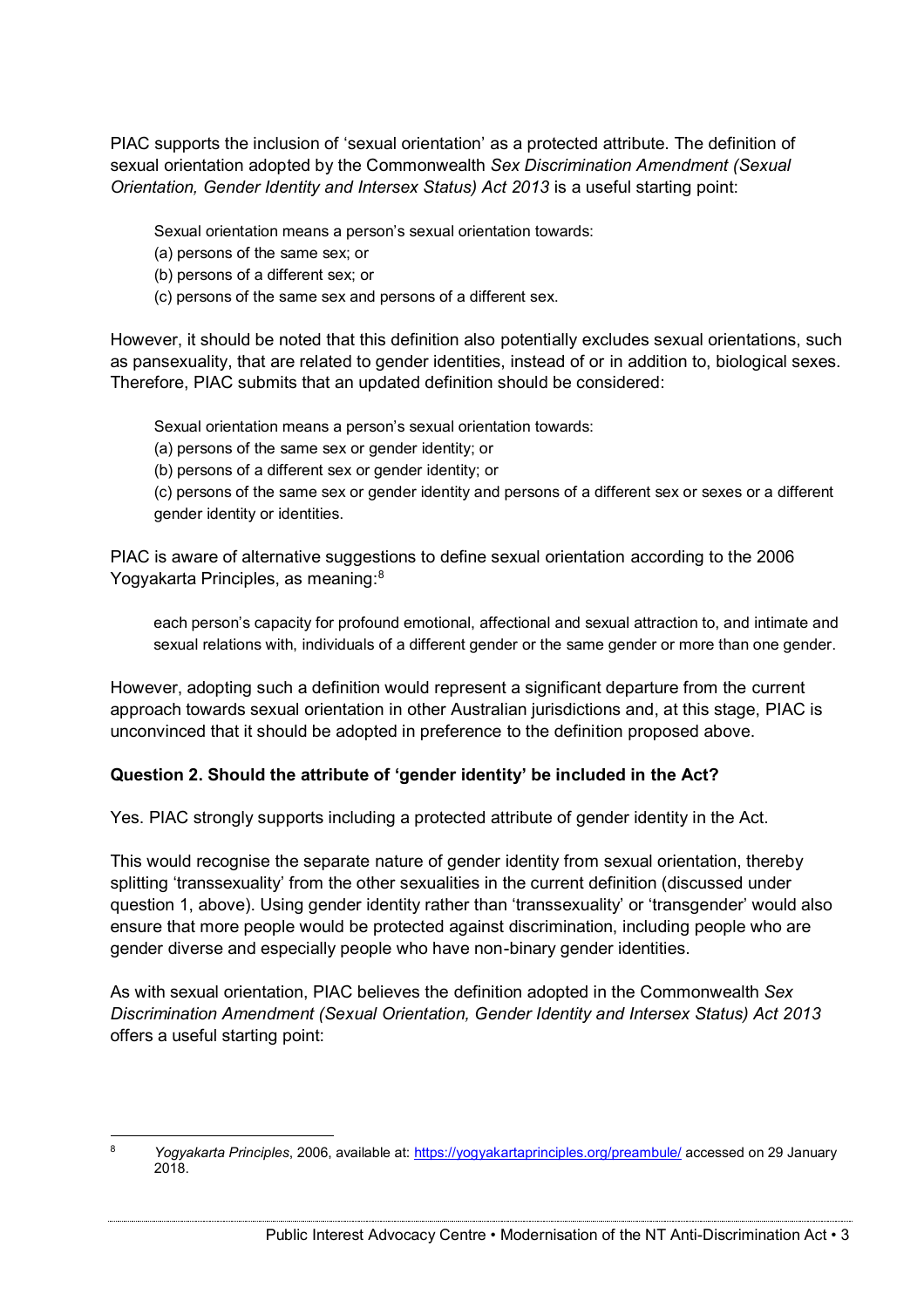gender identity means the gender-related identity, appearance or mannerisms or other genderrelated characteristics of a person (whether by way of medical intervention or not), with or without regard to the person's designated sex at birth.

However, PIAC is aware of criticisms that inclusion of the phrase 'whether by way of medical intervention or not') is both unnecessary, and inappropriately medicalises gender identity.

Instead, PIAC supports the position of Rainbow Territory that the definition contained in the ACT *Discrimination Act 1991* would be preferable:

'the gender-related identity, appearance or mannerisms or other gender-related characteristics of a person, with or without regard to the person's designated sex at birth' accompanied by a note that 'gender identity includes the gender identity that the person has or has had in the past, or is thought to have or have had in the past'.

#### **Question 3. Should intersex status be included as an attribute under the Act?**

PIAC supports inclusion of an attribute which protects people with intersex variations against discrimination.

As noted in the Discussion paper, intersex status was first included as part of the landmark 2013 reforms to the Commonwealth *Sex Discrimination Act 1984*, making Australia the first country to do so, with the following definition:9

intersex status means the status of having physical, hormonal or genetic features that are:

- (a) neither wholly female nor wholly male; or
- (b) a combination of female and male; or
- (c) neither female nor male.

Since then, intersex or intersex status has since been protected in Tasmania,<sup>10</sup> the Australian Capital Territory,<sup>11</sup> and South Australia.<sup>12</sup>

However, in the intervening years, intersex advocates have expressed growing concerns about the use of intersex status as a protected attribute. As noted in OII Australia's submission as part of the current consultation process:<sup>13</sup>

Recognition of the diversity of intersex people was and remains important, however, the meaning of 'intersex status' is often imputed to mean a fact about legal sex classifications or gender identity that is not supported by either the legal definition of the ground, or the diverse lived reality of intersex lives.

These criticisms were reflected by OII Australia and other intersex advocates and organisations from across Australia and Aotearoa/New Zealand in the March 2017 Darlington Statement, which

4 • Public Interest Advocacy Centre • Modernisation of the NT Anti-Discrimination Act

 <sup>9</sup> Section 4, *Sex Discrimination Act 1984* (Cth).

<sup>10</sup> Sections 3, 16, *Anti-Discrimination Act 1998* (Tas).

<sup>11</sup> Dictionary, *Discrimination Act 1991* (ACT).

<sup>12</sup> Subsection 29(4), *Equal Opportunity Act 1984* (SA).

<sup>13</sup> OII Australia, *Submission on anti-discrimination law in NT*, p8, available at: [https://oii.org.au/31847/submission](https://oii.org.au/31847/submission-nt-2017/)[nt-2017/](https://oii.org.au/31847/submission-nt-2017/) accessed on 29 January 2018.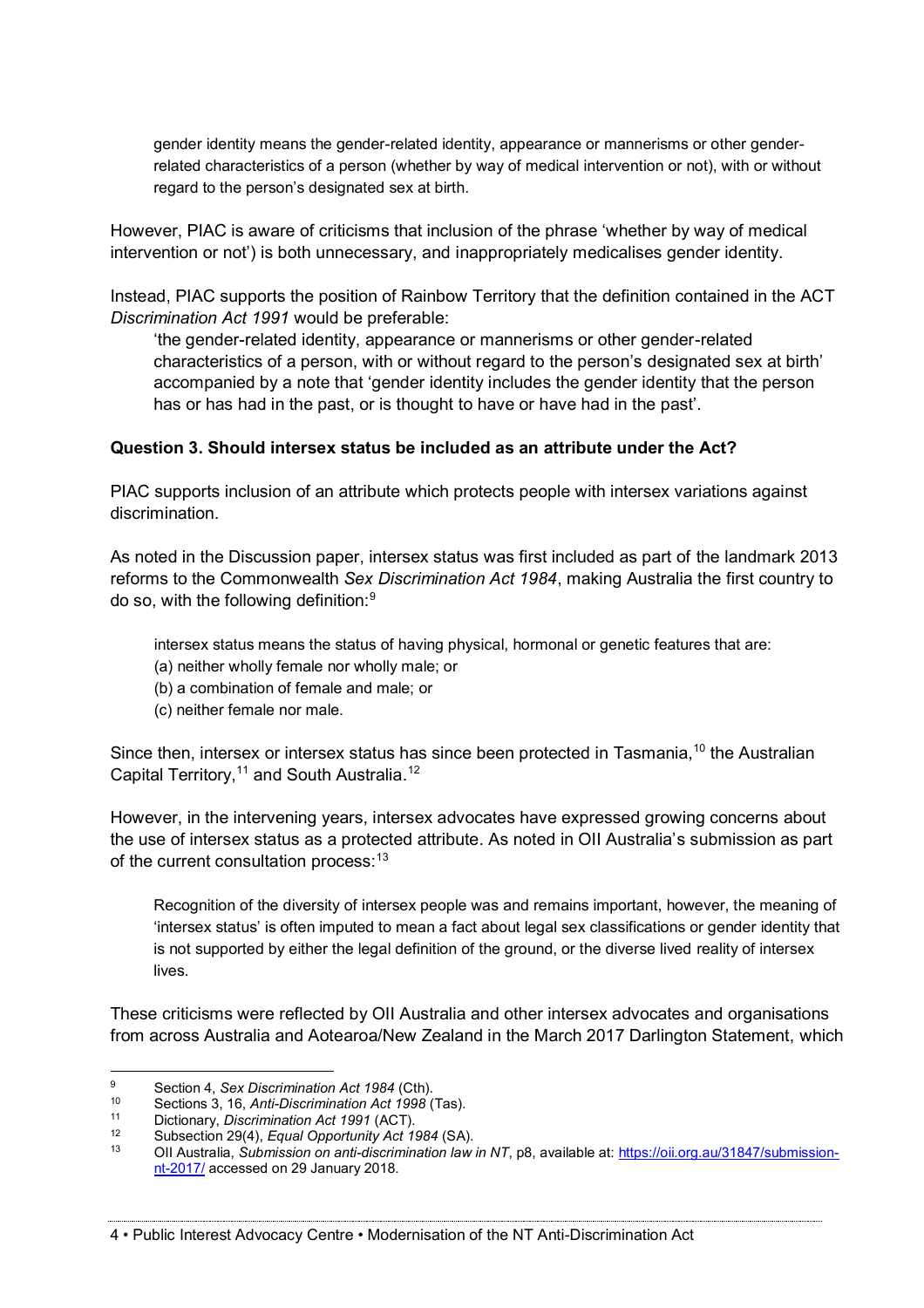called for 'effective legislative protection from discrimination and harmful practices on grounds of sex characteristics.'<sup>14</sup>

The terminology of sex characteristics has since been used in the Yogyakarta Plus 10 Principles, defining sex characteristics as:15

each person's physical features relating to sex, including genitalia and other sexual and reproductive anatomy, chromosomes, hormones, and secondary physical features emerging from puberty.

The inclusion of sex characteristics, rather than intersex status, has been recommended in both the submission by OII Australia,<sup>16</sup> and by Rainbow Territory.

Despite potential inconsistency with other Australian jurisdictions, PIAC supports the protected attribute of sex characteristics, based on the Yogyakarta Plus 10 definition, being included in the Northern Territory *Anti-Discrimination Act* as best practice, and hope it will serve as a model to be followed by other jurisdictions, including those that have already legislated to protect intersex or intersex status.

#### **Question 4. Should vilification provisions be included in the Act? Should vilification be prohibited for attributes other than on the basis of race, such as disability, sexual orientation, religious belief, gender identity or intersex status?**

Yes, PIAC supports the inclusion of prohibitions on vilification as part of the *Anti-Discrimination Act*.

We note the Northern Territory is currently the only jurisdiction in Australia in which racial vilification is not specifically outlawed.<sup>17</sup> This should be remedied as a matter of priority.

The right to free speech is not absolute. It is already regulated in civil (e.g. defamation) and criminal (e.g. offensive language, promotion of terrorism) contexts.

The overwhelming evidence is that racist speech warrants regulation. It is harmful to individuals and our society.<sup>18</sup> People experiencing racism face poorer social and health outcomes, including

 <sup>14</sup> OII Australia et al, *Darlington Statement*, March 2017, available at:<https://oii.org.au/darlington-statement/> accessed on 29 January 2018.

<sup>15</sup> *Yogyakarta Plus 10 Principles*, available at:<http://yogyakartaprinciples.org/principles-en/yp10/> accessed on 29 January 2018.

<sup>16</sup> OII Australia, *Submission on anti-discrimination law in NT*, pp9-10, available at:

<https://oii.org.au/31847/submission-nt-2017/> accessed on 29 January 2018.

<sup>17</sup> Although, as noted in the Discussion Paper, the Commonwealth *Racial Discrimination Act 1975* prohibitions on racial vilification do apply in the NT.

<sup>18</sup> See Katharine Gelber and Luke McNamara, 'Evidencing the harms of hate speech', (2016) 22(3) *Social Identities*, 324-341.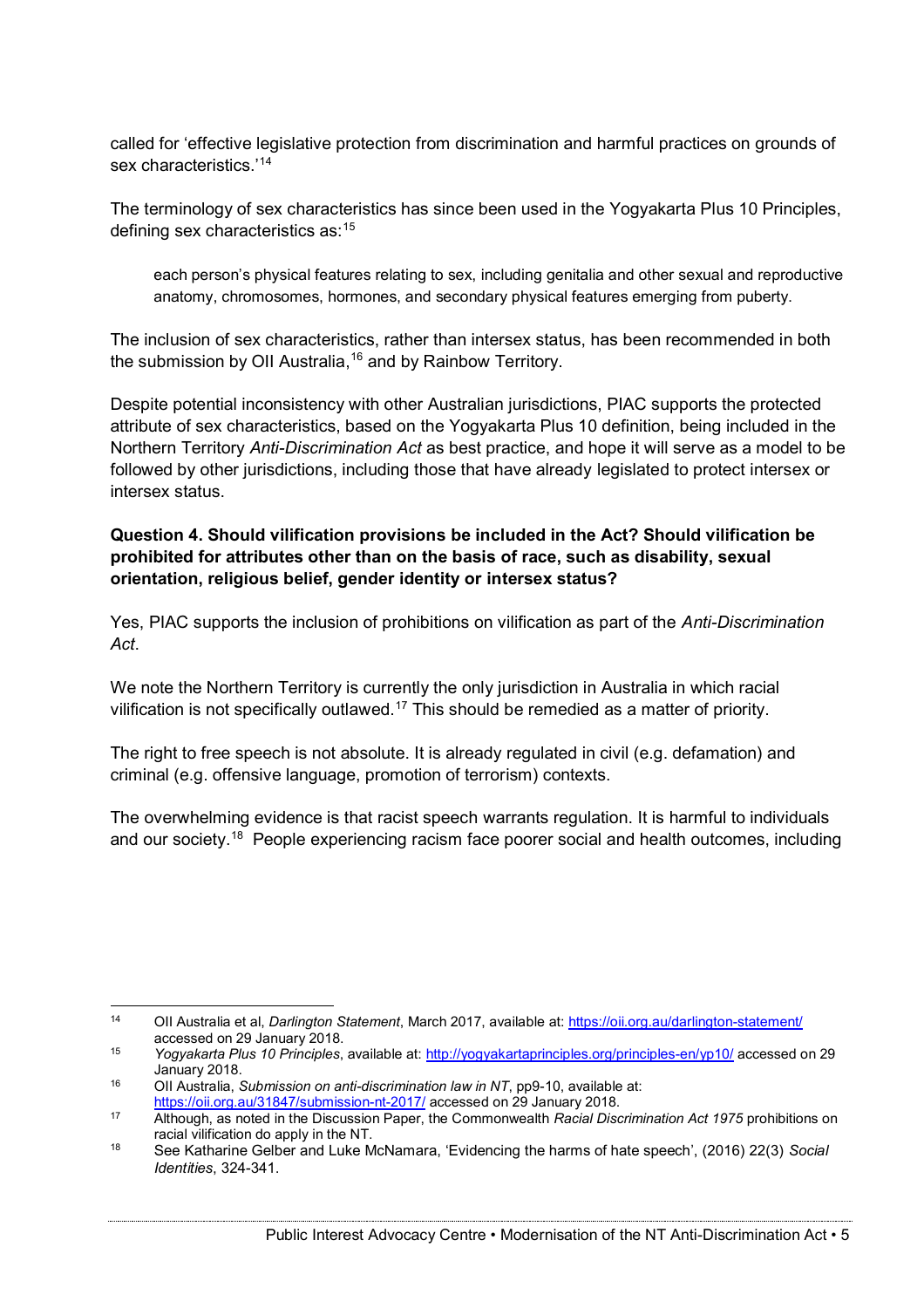higher suicide risk in young people.<sup>19</sup> Racist speech also silences its victims and impacts upon their ability to enjoy basic freedoms.<sup>20</sup>

Writing in the American context, Mari Matsuda observes:

As much as one may try to resist a piece of hate propaganda, the effect on one's self-esteem and sense of personal security is devastating. To be hated, despised, and alone is the ultimate fear for all human beings. However irrational racist speech may be, it rights right at the emotional place where we feel the most pain. The aloneness comes not only from the hate message itself, but also from the government response of tolerance.<sup>21</sup>

The right to live free of racial discrimination and vilification is also a fundamental human right. Australia has committed to take steps to address racial vilification under both International Covenant on Civil and Political Rights (ICCPR, article 20), and the International Covenant on the Elimination of All Forms of Racial Discrimination (ICERD).

In PIAC's view, the prohibition on vilification should not be limited to race. The harms of hate speech are not limited to racial hatred. In PIAC's view, the prohibition should extend to all protected attributes, particularly those that have historically been a source of discrimination and marginalisation, such as disability, sex, sexual orientation, gender identity, sex characteristics (intersex status), religious belief or activity and lawful sex work.

There is, however, a clear need to ensure that freedom of expression remains appropriately protected. It is an essential part of a healthy democracy and itself a fundamental human right.

PIAC suggests that the 'pubic interest' defence contained in section 55 of the Tasmanian *Anti-Discrimination Act 1998* is an appropriate model: 22

The provisions [prohibiting vilification] do not apply if the person's conduct is  $-$ 

(a) a fair report of a pubic act; or

(b) a communication or dissemination of a matter that is subject to a defence of absolute privilege in proceedings for defamation; or

(c) a public act done in good faith for –

<sup>19</sup> See Nivi Awefeso, 'Racism: A major impediment to optimal Indigenous health and health care in Australia', (2011) 11(3) *Australian Indigenous Health Bulletin* available at <https://pdfs.semanticscholar.org/06ef/72366b4af348b35891219b1dd39cf3af7d74.pdf> (accessed 25 November 2016); Naomi C Priest, Yin C Paradies, Wendy Gunthorpe, Sheree J Cairney, Sue M Sayers, 'Racism as a determinant of social and emotional wellbeing for Aboriginal Australian youth', (2011) 194(10) *Medical Journal of Australia* at 546, available at [https://www.mja.com.au/system/files/issues/194\\_10\\_160511/pri10947\\_fm.pdf](https://www.mja.com.au/system/files/issues/194_10_160511/pri10947_fm.pdf) (accessed 25 November 2016); Ann Larson, Marisa Gillies, Peter J. Howard, Juli Coffin, 'It's enough to make you sick: the impact of racism on the health of Aboriginal Australians', (2007) 31(4) *Australia and New Zealand Journal of Public Health* 322 – 329, available at [http://onlinelibrary.wiley.com/doi/10.1111/j.1753-](http://onlinelibrary.wiley.com/doi/10.1111/j.1753-6405.2007.00079.x/full) [6405.2007.00079.x/full](http://onlinelibrary.wiley.com/doi/10.1111/j.1753-6405.2007.00079.x/full) (accessed 25 November 2016).

<sup>&</sup>lt;sup>20</sup> See, for example, Mari Matsuda, 'Public Response to Racist Speech: Considering the Victim's Story' (1989) 87 *Michigan Law Review* 2320 – 2381, 2337.

<sup>21</sup> Ibid.<br>
22 A similar approach is adopted in the ACT, which exempts acts done 'reasonably and honestly, for academic, artistic, scientific or research purposes or for other purposes in the public interest, including discussion or debate about and presentations of any matter': s 67A(C) *Discrimination Act 1991* (ACT).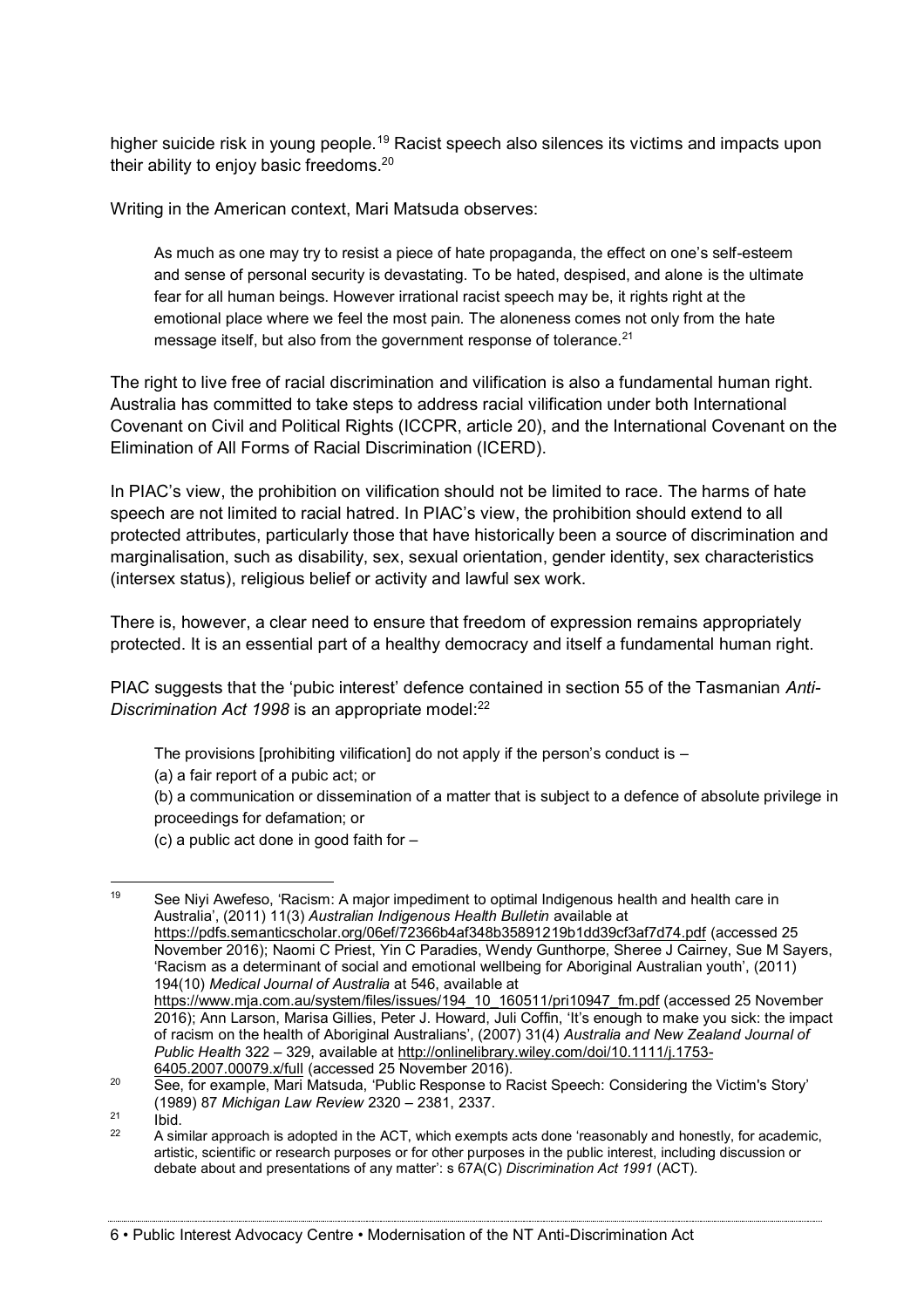- (i) academic, artistic scientific or research purposes; or
- (ii) any purpose in the public interest.

PIAC notes that, despite significant controversy, vilification provisions in Australia have in fact proven to be an effective protection against the harms of hate speech, without limiting fair and robust debate. For example, the racial hatred provisions in Part IIA of the *Racial Discrimination*  Act 1975 (Cth) have been found *not* to have had a 'chilling effect' on free speech.<sup>23</sup> The law has protected the freedom of expression of comedians,<sup>24</sup> cartoonists,<sup>25</sup> playwrights,<sup>26</sup> politicians<sup>27</sup> and journalists<sup>28</sup> who have acted reasonably and in good faith.

Finally, PIAC submits that, in introducing prohibitions on vilification further consideration should be given to adopting (at least) a dual approach, which allows for individual and representative complaints to the Anti-Discrimination Commission, and criminal offences for serious acts of vilification.

This would mirror the NSW *Anti-Discrimination Act 1977*, which prohibits vilification on the basis of race,29 homosexuality, transgender and HIV/AIDS status, and includes a separate offence of serious vilification for each of these attributes.<sup>30</sup>

While there have been some criticisms of this approach, as well as possible suggestions for improvement (such as removing the role of the Attorney General, and introducing civil penalty provisions in addition to or replacement of the criminal offences),  $31$  PIAC submits that including either a criminal (or civil penalty) provision for serious vilification recognises the seriousness of these acts and the social damage they inflict, and the need for appropriate sanctions of such behaviour.

 $30$  For example, section 20D(1):

Maximum penalty:

<sup>&</sup>lt;sup>23</sup> Katharine Gelber and Luke McNamara, 'The Effects of Civil Hate Speech Laws: Lessons from Australia, (2015) 49(3) *Law & Society Review* 631.

<sup>24</sup> *Kelly-Country v Beers* (2004) 207 ALR 421.

<sup>25</sup> *Bropho v Human Rights and Equal Opportunity Commission* (2004) 135 FCR 105.

<sup>26</sup> *Bryl v Nowra* [1999] HREOCA 11.

<sup>27</sup> *Walsh v Hanson* [2000] HREOCA 8.

<sup>28</sup> *Creek v Cairns Post Pty Ltd* (2001) 112 FCR 352.

Section 20C(1): It is unlawful for a person, by a public act, to incite hatred towards, serious contempt for, or severe ridicule of, a person of group of persons on the ground of the race of the person or members of the group.

A person shall not, by a public act, incite hatred towards, serious contempt for, or severe ridicule of, a person or group of person on the ground of the race of the person or members of the group by means which include: (a) threatening physical harm towards, or towards any property of, the person or group of persons, or (b) inciting others to threaten physical harm towards, or towards any property of, the person or groups of persons.

In the case of an individual – 50 penalty units or imprisonment for 6 months, or both. In the case of a corporation – 100 penalty units.

<sup>31</sup> NSW Parliament Standing Committee on Law and Justice, *Racial Vilification Law in NSW*, 3 December 2013, available at: [https://www.parliament.nsw.gov.au/committees/DBAssets/InquiryReport/ReportAcrobat/5807/Racial%20vilificati](https://www.parliament.nsw.gov.au/committees/DBAssets/InquiryReport/ReportAcrobat/5807/Racial%20vilification%20law%20in%20New%20South%20Wales%20-%20Final.pdf)

[on%20law%20in%20New%20South%20Wales%20-%20Final.pdf](https://www.parliament.nsw.gov.au/committees/DBAssets/InquiryReport/ReportAcrobat/5807/Racial%20vilification%20law%20in%20New%20South%20Wales%20-%20Final.pdf) accessed on 30 January 2018.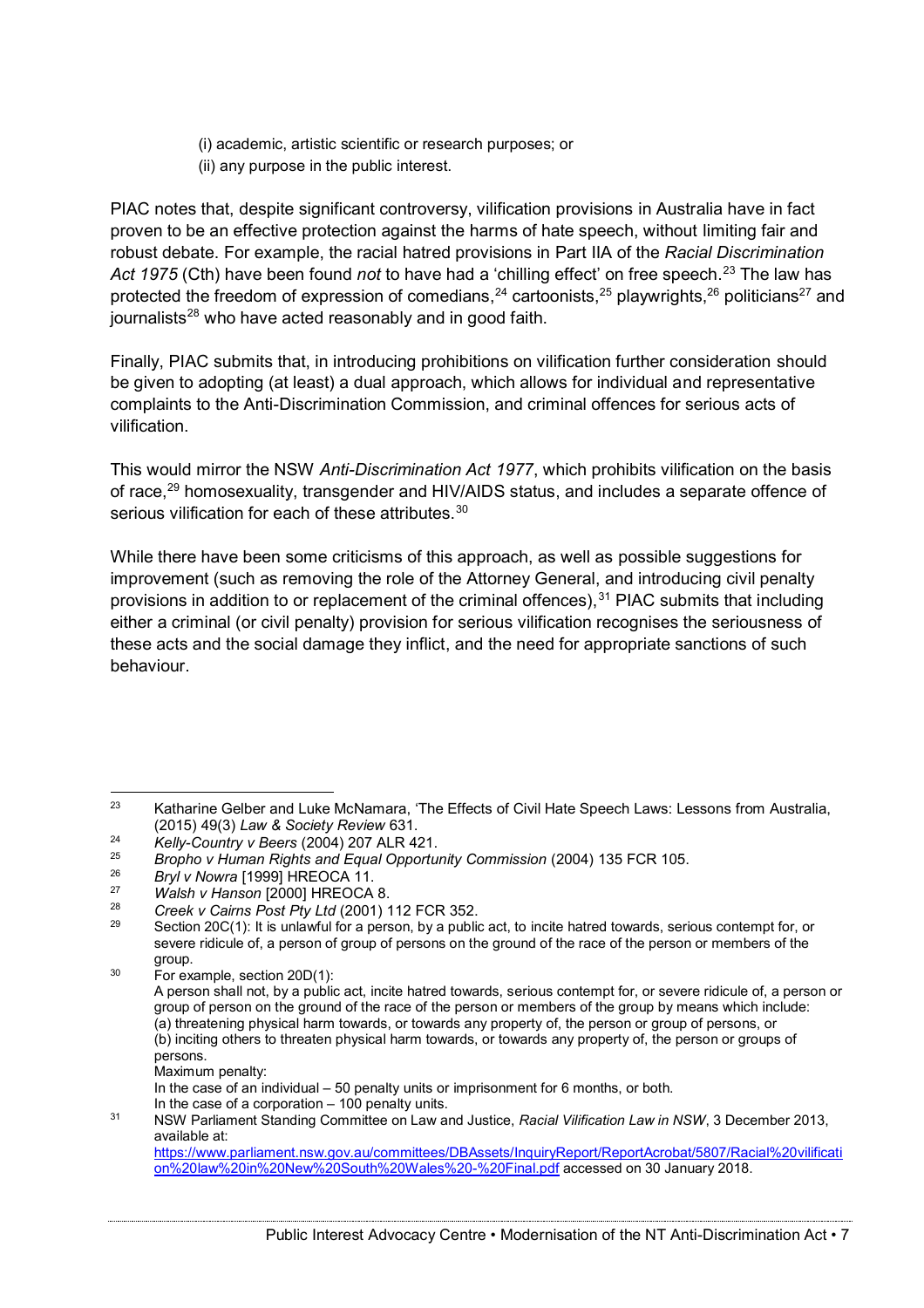#### **Question 5. Should the Act create rights for people experiencing domestic violence in relation to public areas of life such as employment, education and accommodation?**

Yes. PIAC supports achieving this end by including 'subjection to domestic or family violence' as a protected attribute under s 19 (or equivalent section if renumbered). This language is consistent with that used in the ACT: see *Discrimination Act 1991* (ACT) s 7(1)(x).

PIAC assists a number of individuals who have experienced family and domestic violence through our Homeless Persons' Legal Service (HPLS). The experiences of women seeking to access housing after leaving domestic violence are explored in our 2017 study 'Home in a Storm'.<sup>32</sup> In considering the experiences of 23 women, we found that difficulties with service providers, landlords and real estate agents compounded the distress they experienced and posed real barriers to exiting homelessness and overcoming the effects of domestic violence. In our experience providing legal services, those subject to domestic violence may also experience direct discrimination in several areas, including housing, employment, and in accessing transport services such as taxis and public transport.

#### **Case study: T**

T is a 22 year old Aboriginal woman who left the family home due to family violence. She is couch-surfing with friends and extended family while working and studying part time. On one occasion her brother had attended her workplace and threatened to cause damage if she didn't come home. Her employer expressed concern about the 'drama with her family' and subsequently reduced her shifts.

The Northern Territory has the highest rate of domestic violence in Australia,<sup>33</sup> and there is an urgent need to address this issue. It is well recognised that family and domestic violence is a violation of human rights, with serious repercussions for victims and communities. These issues may be compounded by discrimination,<sup>34</sup> and PIAC therefore recommends that the NT adopt 'subjection to domestic or family violence' as a protected attribute.

#### **Question 6. Should the Act protect people against discrimination on the basis of their accommodation status?**

Yes. PIAC supports including 'accommodation status' as a protected attribute under the Act.

There are currently no specific provisions in Australian law that provide direct protections for homeless people. Unless an individual can show discrimination has occurred on the basis of a protected attribute such as disability, discrimination on the basis of housing status is currently lawful in Australia. Unfortunately, such discrimination is widespread.

 <sup>32</sup> PIAC, *Home in a storm*, 2017, available at [https://www.piac.asn.au/2017/03/06/home-in-a-storm-the-legal-and](https://www.piac.asn.au/2017/03/06/home-in-a-storm-the-legal-and-housing-needs-of-women-facing-homelessness/)[housing-needs-of-women-facing-homelessness/](https://www.piac.asn.au/2017/03/06/home-in-a-storm-the-legal-and-housing-needs-of-women-facing-homelessness/) accessed on 29 January 2018.

<sup>&</sup>lt;sup>33</sup> In the year ending 30 November 2017, the rate of domestic violence offences in the NT was 1688.3 per 100,000 population: Northern Territory Police, *Northern Territory Crime Statistics*, 2018, available at <http://www.pfes.nt.gov.au/Police/Community-safety/Northern-Territory-crime-statistics.aspx> accessed on 29 January 2018.

<sup>&</sup>lt;sup>34</sup> See, for example, the Australian Human Rights Commission in a submission relating to the Consolidation of Commonwealth Discrimination laws, available at [http://www.humanrights.gov.au/consolidation-commonwealth](http://www.humanrights.gov.au/consolidation-commonwealth-discrimination-law-domestic-and-family-violence#Heading107)[discrimination-law-domestic-and-family-violence#Heading107](http://www.humanrights.gov.au/consolidation-commonwealth-discrimination-law-domestic-and-family-violence#Heading107) accessed on 29 January 2018.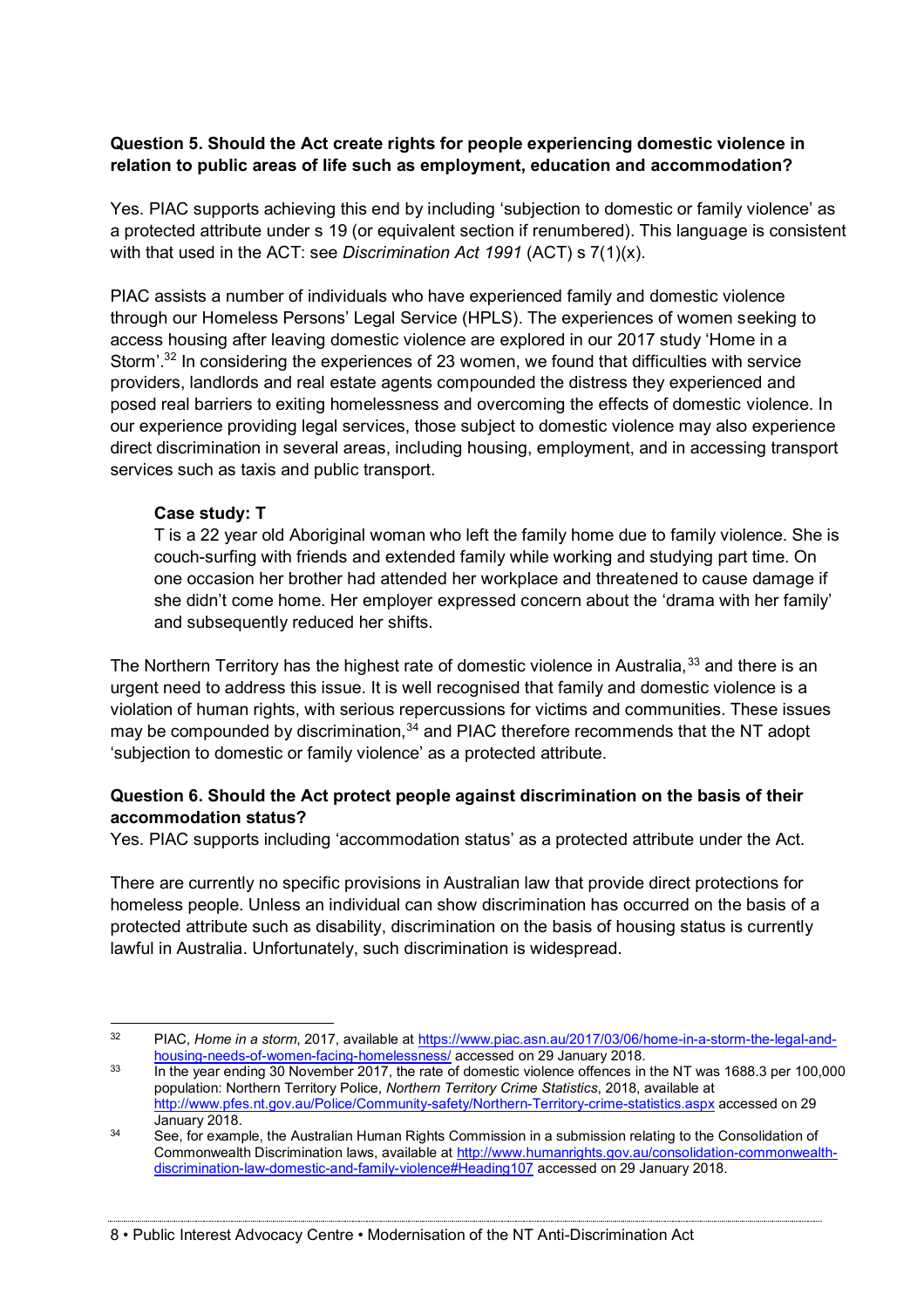PIAC has experience assisting people experiencing homelessness status through the Homeless Persons' Legal Service (HPLS). This service provides free legal advice and representation to over 700 people each year. In our experience, individuals often experience discrimination on the basis of their accommodation status when attempting to access housing and a range of public and private services.

#### **Case study: K**

K is a 63 year old man who spent a number of years sleeping rough. On one occasion he needed to catch a taxi to an appointment. Although he had a voucher to pay for the taxi trip, he was carrying a swag and was in an area known for rough sleeping. He was unable to flag down a taxi and was eventually able to find transport at a taxi rank. On his way to the appointment he discussed this with the driver, who said 'most taxis don't want to pick up someone who looks homeless because they might cause a mess or refuse to pay'.

These issues are likely to be particularly acute in the Northern Territory, which has the highest rate of homelessness in Australia. According to the most recent available census data, in 2011 the rate of homelessness in the NT was 730.7 per 10,000 population, compared with a rate of 50 per 10,000 in the jurisdiction with the next highest rate (the ACT).<sup>35</sup> Given the extent of this issue, PIAC believes that it would be appropriate to adopt 'accommodation status' as a protected attribute under NT law.

#### **Question 7. Should 'lawful sex work' be included as an attribute under the Act?**

Yes. PIAC supports including 'lawful sexual activity' as a protected attribute under the Act. This approach has been taken in Victoria,  $36$  Queensland  $37$  and Tasmania.  $38$ 

In the Northern Territory, the inclusion of 'lawful sexual activity' would extend protection to those engaged in lawful sex work, including independent sex workers and those employed at licenced escort agencies. As the Scarlet Alliance notes, discrimination against sex workers 'comes from private, public and government spheres'.<sup>39</sup> It is appropriate that sex work, and other legal forms of sexual behaviour, be protected under the law.

#### **Question 8. Should 'socioeconomic status' be included as a protected attribute?**

PIAC does not express a view for or against this amendment.

We note that, as the Discussion Paper states (on page 15):

 <sup>35</sup> Australia Bureau of Statistics, *Census of Population and Housing: Estimating homelessness*, 2011, Summary of Findings, available at<http://abs.gov.au/ausstats/abs@.nsf/Latestproducts/2049.0Main%20Features22011> accessed on 29 January 2018.

<sup>36</sup> *Equal Opportunity Act 2010* (Vic) s 6(g). We note that the Victorian law includes an exception for accommodation intended to be used for (commercially-based) lawful sexual activity: s 61.

<sup>37</sup> *Anti-Discrimination Act 1991* (Qld) s 7(l). 38 *Anti-Discrimination Act 1998* (Tas) s 16(d).

<sup>39</sup> Stardust, Zahra, *Protecting sex worker human rights in Australia*, International Bar Association Human Rights Law Working Group Newsletter, page 31, September 2014, available at [http://www.scarletalliance.org.au/library/stardust\\_2014](http://www.scarletalliance.org.au/library/stardust_2014) accessed on 29 January 2018.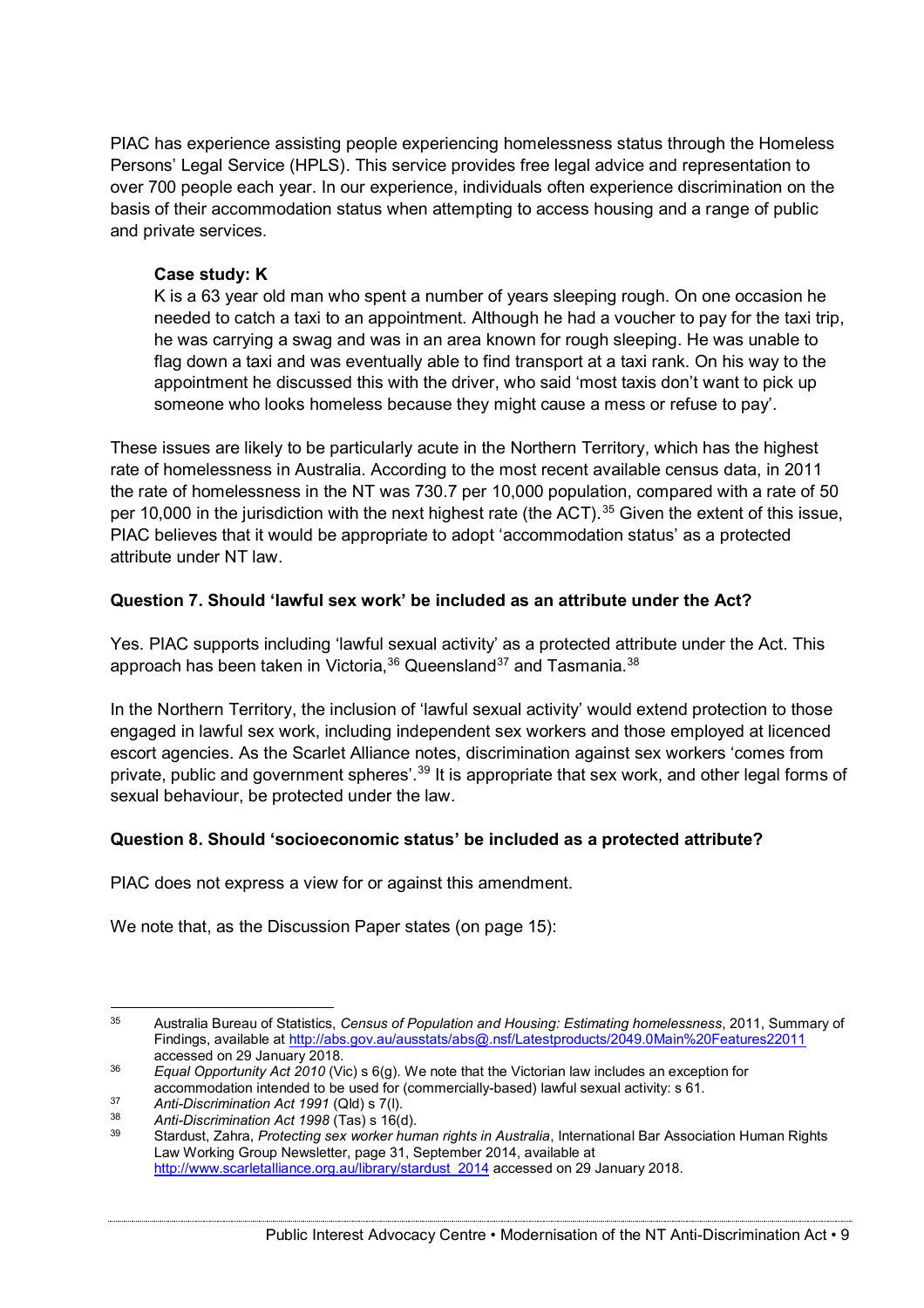Society could benefit from an increased focus on the foundation of socioeconomic inequities. Introducing socioeconomic status as a protected attribute could reduce the barriers for people resulting from their socioeconomic status.

However, PIAC also notes there may be definitional and other drafting challenges to be resolved in order to ensure such a protected attribute operates effectively.

#### **Question 9. Should the Act be broadened to include specifically trained assistance animals such as therapeutic and psychiatric seizure alert animals?**

Yes. PIAC supports broadening s 21 to include appropriately trained assistance animals, and that this include animals certified under the laws of all states and territories.

A person with disability who obtains assistance from an appropriately trained animal should be afforded the same protection as a person with a guide dog.

The definition of 'assistance animal' should be consistent with the definition set out in section 9 of the *Disability Discrimination Act 1992* (Cth).40

### **2.2 New Reforms**

#### **Question 10. Should a representative complaint model process be introduced into the Act? Should there be any variations to the process of the complaint model as described above?**

Yes. A representative complaint process should be introduced into the Act to allow complaints to be brought on behalf of a group of people against the same person or organisation where those complaints arise from same or similar circumstances. Such a process would allow greater opportunity for complaints to be made on behalf of vulnerable groups, including where individuals may be unable to do so themselves for a variety of reasons, and to address systemic issues affecting those groups.

PIAC generally supports the complaint model process set out in the Discussion Paper. However, a representative complaint should not be limited to representative bodies. Organisations and individuals should both be permitted to lodge a representative complaint. PIAC commends the conditions and additional rules for lodging a representative complaint set out in ss 46PB and 46PC of the *Australian Human Rights Commission Act 1986* (Cth) as a useful starting point.

PIAC is also generally supportive of a model which allows the ADC to investigate the complaint if conciliation is unsuccessful. Ideally, this should be one of two options available, the other being the referral of the complaint to the Northern Territory Civil and Administrative Tribunal.

paragraph; or (c) trained:

 <sup>40</sup> For the purposes of this Act, an assistance animal is a dog or other animal: (a) accredited under a law of a State or Territory that provides for the accreditation of animals trained to assist a persons with a disability to alleviate the effect of the disability; or (b) accredited by an animal training organisation prescribed by the regulations for the purposes of this

<sup>(</sup>i) to assist a person with a disability to alleviate the effect of the disability; and (ii) to meet standards of hygiene and behaviour that are appropriate for an animal in a public place.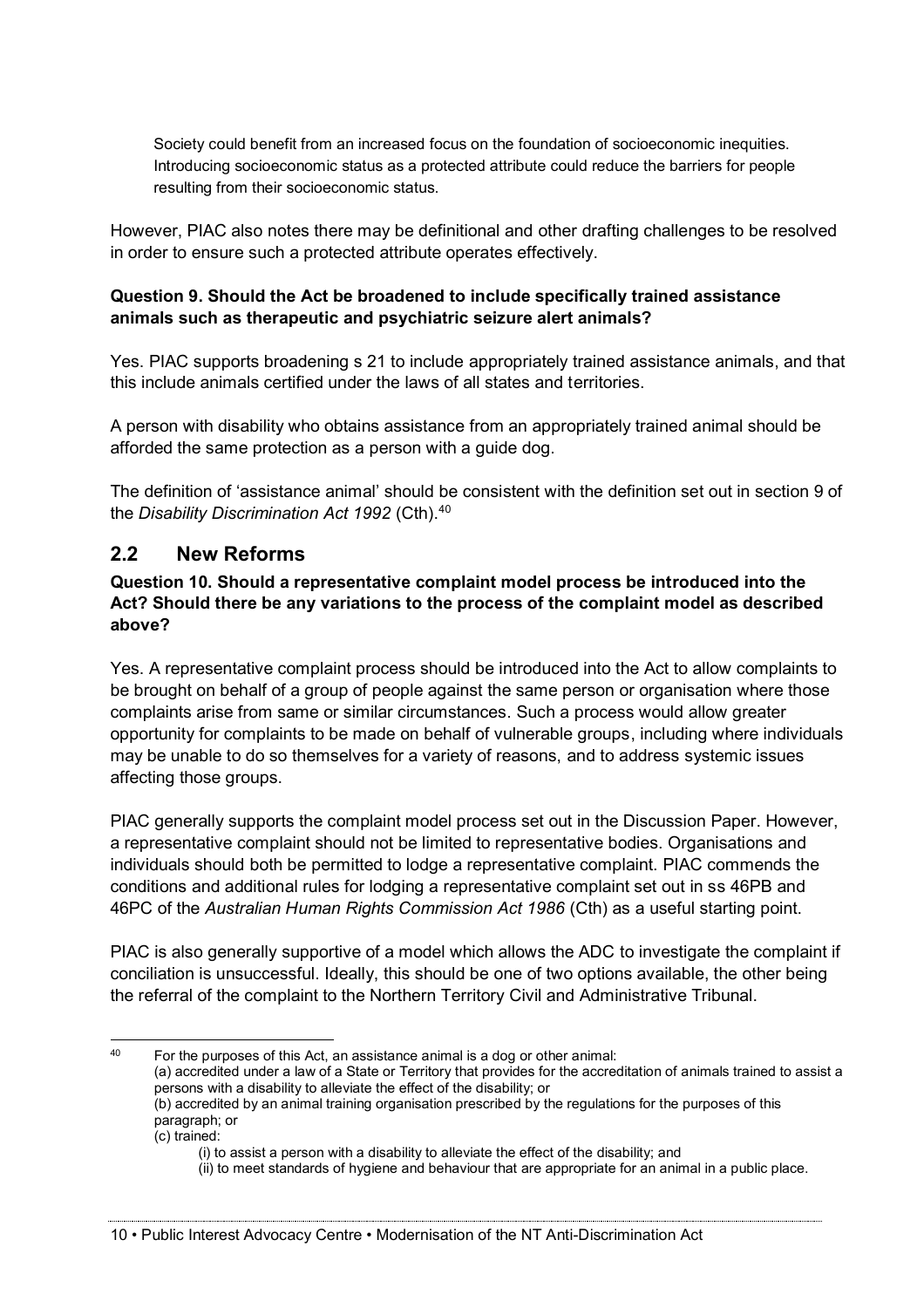Where the ADC does investigate a representative complaint, sufficient resources should be allocated to ensure the proper investigation of the complaint including, at a minimum, travel and interpreter costs. Report writers should also have appropriate expertise and training in antidiscrimination law, investigations, cultural awareness and report writing. Reports should be prepared carefully. Consideration should also be given to whether such a report would be admissible in future legal proceedings and to any resulting prejudice to a party arising from an investigation and/or report of a poor standard.

#### **Question 11. Should the requirement for clubs to hold a liquor licence be removed?**

Yes. PIAC agrees that there is no logical reason that clubs that do not hold a liquor licence should be outside the Act, permitting them to discriminate freely. This is a change that is consistent with community expectations about protection against discrimination in public life and would enhance the operation of the Act.

#### **Question 12. Should the restriction of areas of activity on sexual harassment be removed?**

Yes. PIAC supports a broad prohibition against sexual harassment in public life. This would set a clear community standard and provide increased protection against conduct that significantly interferes with the enjoyment of human rights, especially by women and girls.

Such an approach would be consistent with best practice model already operating in Queensland and reflect the approach that was proposed in the Commonwealth Human Rights and Anti-Discrimination Bill 2012 exposure draft legislation.

PIAC notes that the broad prohibition in Queensland has been in operation since 1992. Complaints of harassment brought under that provision have primarily related to employment, but cases have also involved other contexts, including education, correctional services, health service and naval reserve cadets. We are not aware of any evidence of problems arising from the broad scope of the provision.

#### **Question 13. Should the definition of 'service' be amended to extend coverage to include the workers?**

Yes. The definition of 'service' should be extended to ensure that workers are protected from discrimination and harassment by customers.

PIAC also supports amendments to the Act to ensure that the conduct of police *and other people undertaking government functions*, such as prison guards,<sup>41</sup> youth justice workers, child protection workers and council officers is explicitly covered.

 <sup>41</sup> See *Rainsford v Victoria* for a case in which the definition of services in the context of the treatment of a prisoner was the subject of differing judicial views: *Rainsford v Victoria (No 2)* (2004) 184 FLR 110, [20]-[26], *Rainsford v Victoria* (2005) 144 FCR 279, 296 [54]-[55] (Kenny J), *Rainsford v Victoria* [2008] FCAFC 31, [9].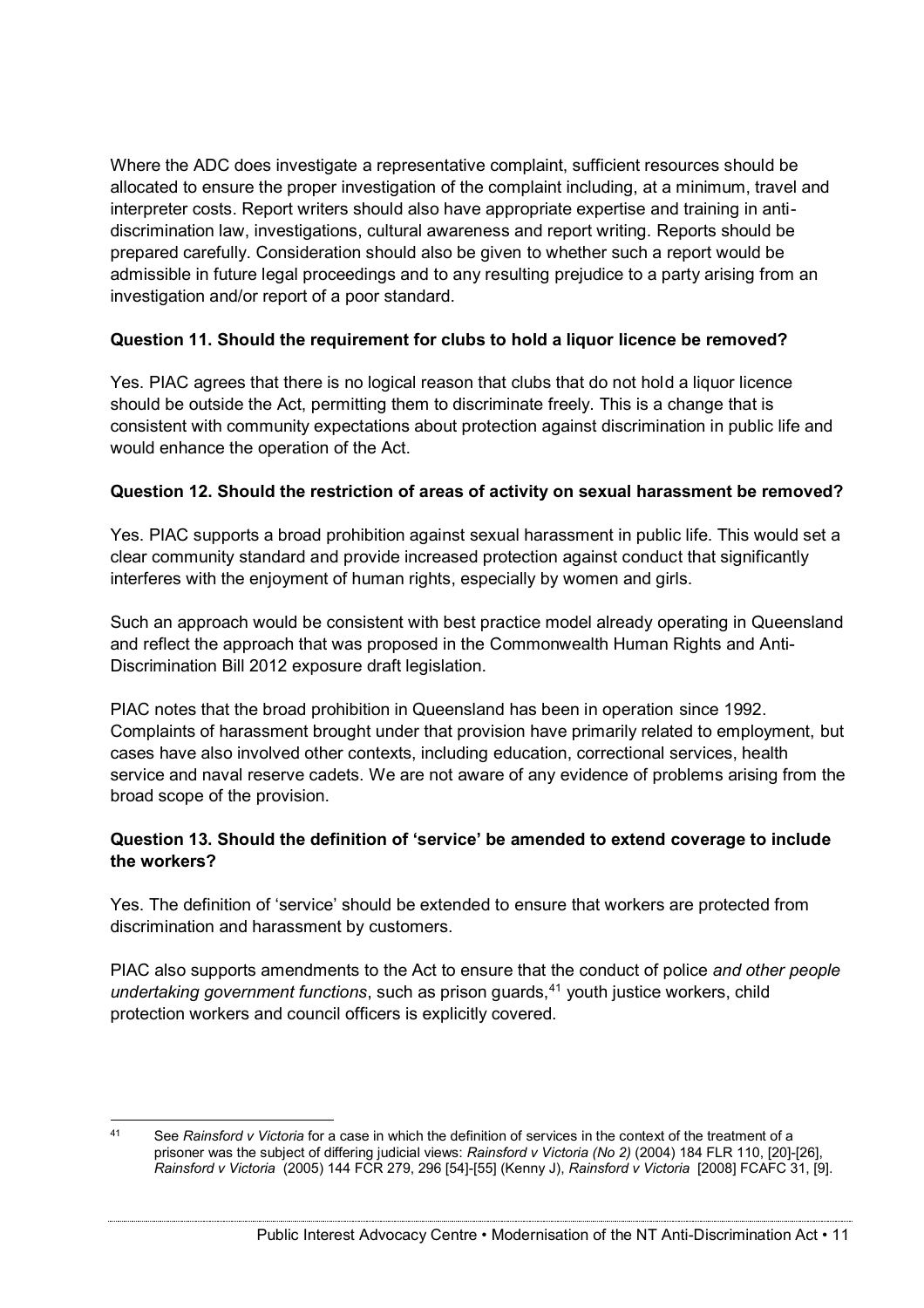As Rees, Rice and Allen note, 'government functions cannot always be clearly or reliably described as the provision of a service, and maybe be outside the coverage of anti-discrimination laws unless there is express provision'.<sup>42</sup>

The community is right to expect that police and other government workers will serve the community without discrimination or harassment as well as being protected from discrimination and harassment in the course of their duties.

Examples of provisions that prohibit discrimination in the 'administration of laws and programs' can be found in anti-discrimination legislation in Queensland,<sup>43</sup> Tasmania,<sup>44</sup> and in NSW in the case of sexual harassment,<sup>45</sup> as well as under Commonwealth legislation which applies to the performance of any function, the exercise of any power and the fulfilment of any responsibility.<sup>46</sup>

### **2.3 Removing Content that Enshrines Discrimination**

#### **Question 14. Should any exemptions for religious or cultural bodies be removed?**

PIAC submits that several of the 'religious exceptions' in the Northern Territory *Anti-Discrimination Act* should be repealed and/or limited to ensure that they more appropriately balance the right to freedom of religion with the right to freedom from discrimination.

PIAC acknowledges that the area of religious exemptions is a contested aspect of antidiscrimination laws in Australia, especially in terms of exceptions allowing discrimination on the basis of other attributes, such as sex, sexual orientation and gender identity.

This is because of the need to accommodate different rights and freedoms. The right to freedom of religion is an important, but not absolute, right. Article 18(3) of the International Covenant on Civil and Political Rights (ICCPR) provides:

Freedom to manifest one's religion or beliefs may be subject only to such limitations as are prescribed by law and are necessary to protect public safety, order, health, or morals or the fundamental rights and freedoms of others.

One such fundamental right is the right to freedom from discrimination, as set out in Article 26 of the ICCPR:

All persons are equal before the law and are entitled without any discrimination to the equal protection of the law. In this respect, the law shall prohibit any discrimination and guarantee to all persons equal and effective protection against discrimination on any ground such as race, colour, sex, language, religion, political or other opinion, national or social origin, property, birth or other status.

12 • Public Interest Advocacy Centre • Modernisation of the NT Anti-Discrimination Act

<sup>42</sup> Rees, Rice and Allen *Australian Anti-Discrimination Law*, 2nd ed (2014), 510 [7.4.6.1]. 43 *Anti-Discrimination Act 1991* (Qld) s 101.

<sup>44</sup> *Anti-Discrimination Act 1998* (Tas) s 22(f).

<sup>45</sup> *Anti-Discrimination Act 1977* (NSW) s 22J.

<sup>46</sup> *Sex Discrimination Act 1984* (Cth) s 26; *Disability Discrimination Act 1992* (Cth) s 29; *Age Discrimination Act 2004* (Cth) s 31.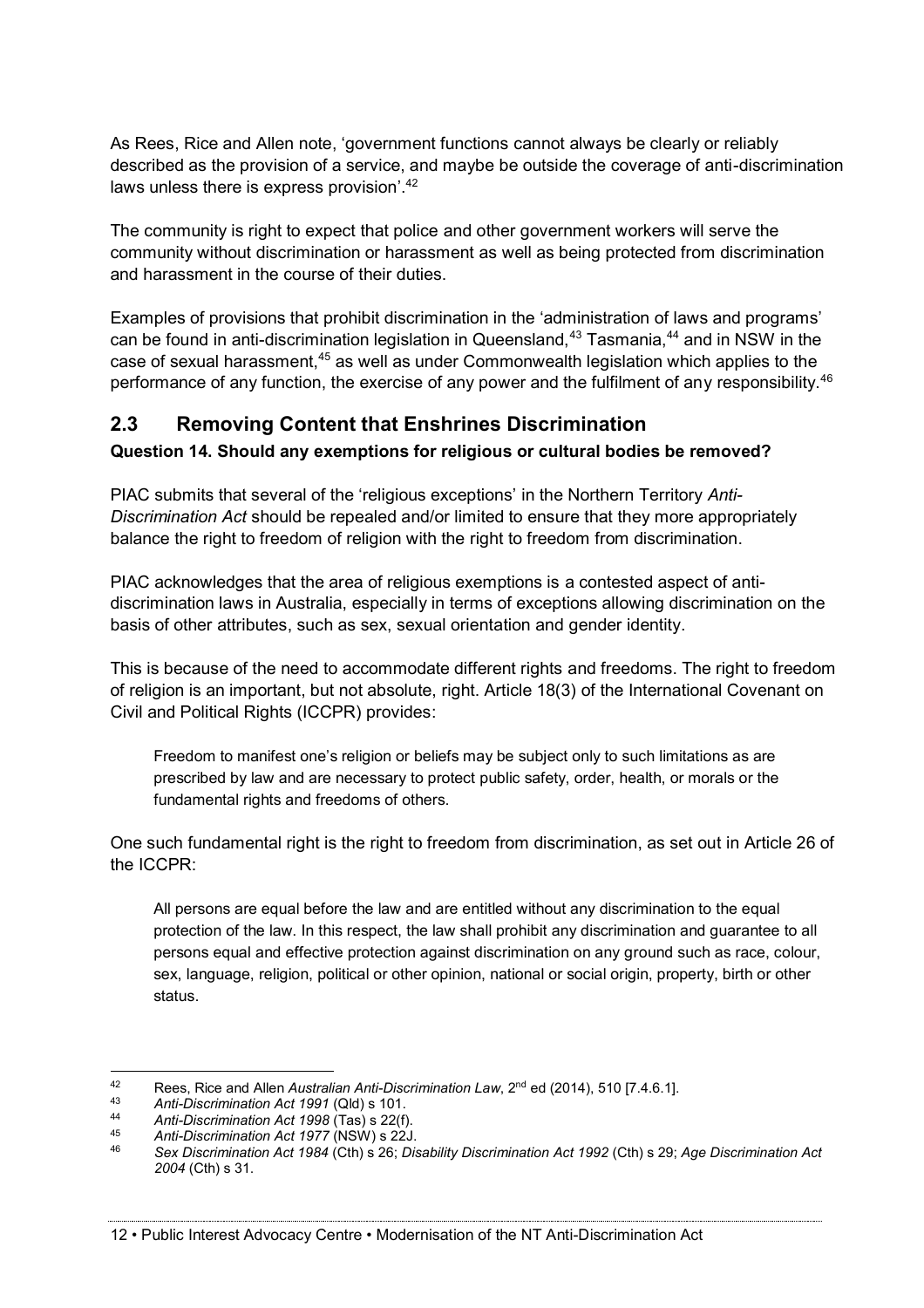Over the past four decades, since the passage of the Commonwealth *Racial Discrimination Act 1975*, the principle of non-discrimination has been progressively implemented across all Australian jurisdictions. It now forms a fundamental pillar in protecting the human rights of all Australians. Exemptions that allow discrimination should be closely scrutinised and reviewed to ensure that historical concessions remain appropriate and represent a proper balancing of rights.

An important part of the context is the significant role played by public funding of a range of bodies and services, including religious schools and organisations that provide health, education and other community services.

In PIAC's view, where funding is provided by government for an activity, any exception that would allow discrimination against people seeking to access those services must be particularly closely examined. Such an approach is already reflected in the 'carve out' for people accessing Commonwealth-funded aged care services operated by religious organisations, found in subsection 37(2) of the *Sex Discrimination Act 1984*).<sup>47</sup>

#### *Section 30(2)*

As noted in the Discussion Paper, section 30(2) permits discrimination in religious schools and colleges: 'An educational authority that operates, or proposes to operate, an educational institution in accordance with the doctrine of a particular religion may exclude applicants who are not of that religion'.

Given the substantial role of public funding in this area, there is a strong argument to remove the ability of religious educational bodies that receive public funding to discriminate in the admission of students on any grounds, including religious belief – consistent with the position for aged care under *Sex Discrimination Act*, described above.

If, however, an exception is to be retained, PIAC submits it should be more carefully confined in a similar way to sub-section 51A(3) of the Tasmanian *Anti-Discrimination Act 1998*, which clarifies that this exception cannot be used to discriminate on the basis of any other protected attributes (including sexual orientation, gender identity and sex characteristics).48

#### *Section 37A*

This section currently allows discrimination against employees or potential employees of religious schools and colleges on the basis of both religious belief or activity or sexuality.

In PIAC's view, any such exception should be limited to positions that are directly involved in religious instruction or observance within a religious school, or where it is a genuine occupational requirement. It is unclear why the employment of, for example, a groundskeeper who is not of a particular religion would interfere with the religious purposes of a school or the enjoyment of religious freedom.

 $47$  Paragraph (1)(d) does not apply to an act or practice of a body established for religious purposes if: (a) the act or practice is connected with the provision, by the body, of Commonwealth-funded aged care; and (b) the act or practice is not connected with the employment of persons to provide that aged care.

<sup>&</sup>lt;sup>48</sup> Subsection (1) does not permit discrimination on any grounds referred to in section 16 other than those specified in that subsection (namely religious belief or affiliation or activity).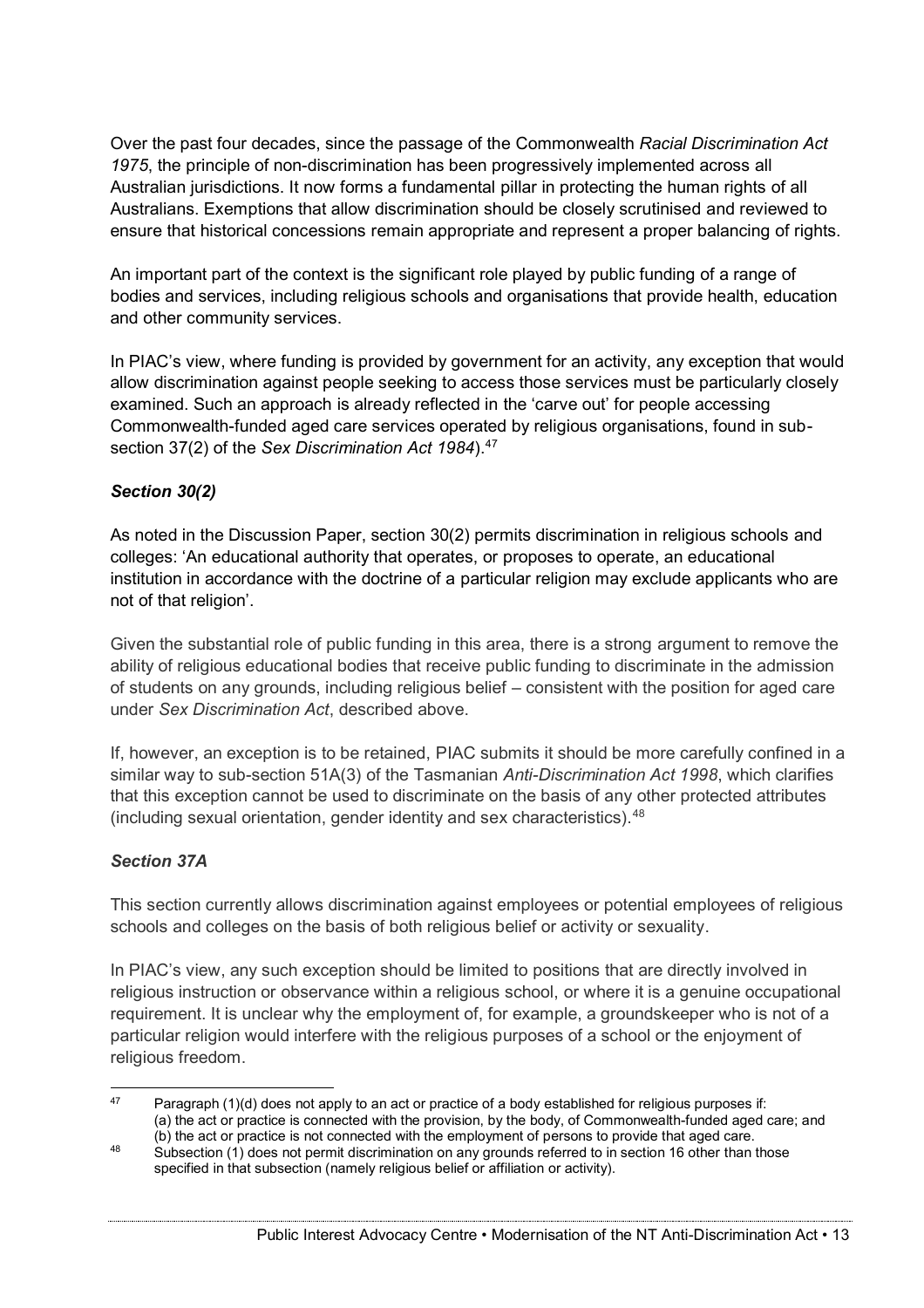The exception could be based on sub-section 51(1) of the Tasmanian *Anti-Discrimination Act 1991*:

A person may discriminate against another person on the ground of religious belief or affiliation or religious activity in relation to employment if the participation of the person in the observance or practice of a particular religion is a genuine occupational qualification or requirement in relation to the employment.

The current exception allowing discrimination against teachers and other staff on the basis of their sexual orientation, gender identity or sex characteristics should be repealed.

PIAC also submits that any exception in relation to employment should be limited consistently with the recommendation above in relation to section 30(2). In other words, this exception cannot be used to discriminate on the basis of any other protected attributes (including sexual orientation, gender identity and sex characteristics).

#### *Section 40(2A) and 40(3)*

If religious educational authorities are to be permitted to discriminate on the basis of religious belief in the provision of accommodation as outlined in existing section 40(2A) of the *Anti-Discrimination* Act, the exception should be narrowed consistently with the recommendation above in relation to section 30(2). In other words, this exception cannot be used to discriminate on the basis of any other protected attributes (including sexual orientation, gender identity and sex characteristics).

In PIAC's view, the much more broadly-framed exception in section 40(3) of the current Act should be repealed. PIAC does not accept that freedom of religion requires or justifies an accommodation provider refusing access to accommodation to people not of that religion.

If such a provision is to be retained it should be narrowed to only allow discrimination on the basis of religious belief or activity (and explicitly exclude discrimination on the basis of other attributes, including sexual orientation, gender identity and sex characteristics).

#### *Section 43*

PIAC recognises that limiting access to sites of cultural or religious significance (under s 43) may have a role to play in protecting the right to freedom of religion.

This may be particularly important for Indigenous groups in limiting access to sacred sites. However, the Discussion Paper notes that 'protection of Aboriginal sacred sites is available through existing provisions in the *Northern Territory Aboriginal Sacred Sites Act*'. If that is the case, PIAC submits that the scope of this exception should be narrowed so that religious organisations can limit access to sites of religious significance (such as places of religious observance, including churches, mosques etc) on the basis of religious belief or activity, but not on the basis of other protected attributes (such as sex, age and race).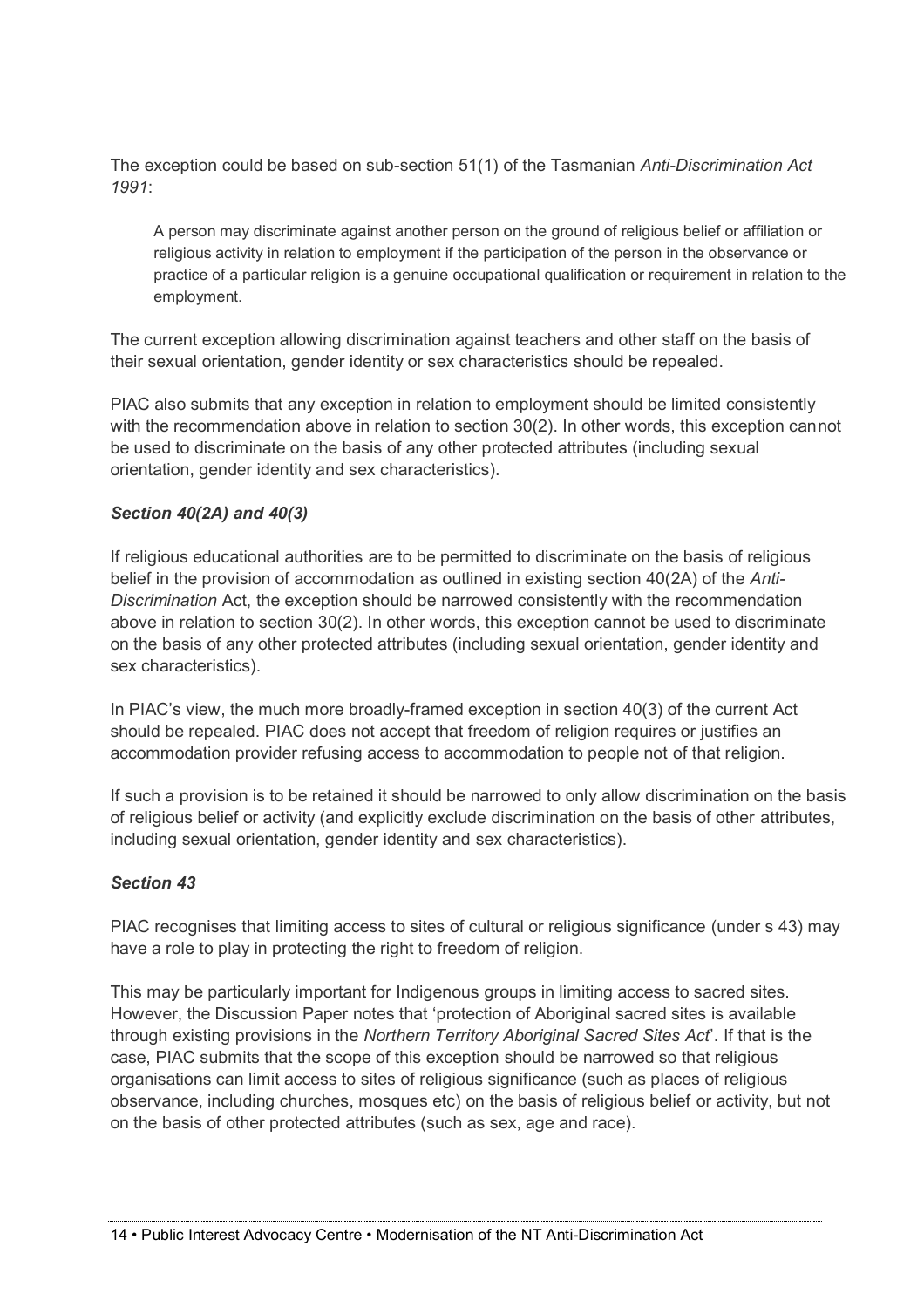#### *Section 51*

Section 51 contains the general 'religious exception' in the Northern Territory *Anti-Discrimination Act*, comparable to similar exceptions in other states and territories.

While PIAC recognises that an exemption closely connected with religious ceremonies or observances may be necessary to provide for the right to freedom of religion, the exception should be clarified in at least two ways, by:

- i) specifying that religious observances or practices means religious ceremonies and related practices, rather than broader-based rules or doctrines, and
- ii) providing that, for the purposes of this section, a body established for religious purposes does not include a religious educational body because those bodies already attract exceptions elsewhere.

#### **Question 15. Should the exclusion of assisted reproductive treatment from services be removed?**

Yes. PIAC supports the removal of this exclusion. PIAC can see no legitimate public policy justification for allowing assisted reproductive services to discriminate on the basis of sex, sexual orientation, gender identity or marital or relationship status.

As noted by the Australian Institute of Family Studies:<sup>49</sup>

Most studies to date indicate that children raised in same-sex parented families do as well emotionally, socially and educationally as their peers in comparable kinds of heterosexual families… These include benefits in the quality of parenting children receive when raised from birth by lesbian couples, greater gender flexibility, particularly for sons, and their greater acceptance of family diversity.

Removing discrimination in this area will also help bring the Northern Territory into line with other jurisdictions, including South Australia (with the Discussion Paper noting that the organisation providing ART services in the Northern Territory is based there) as well as under the Commonwealth *Sex Discrimination Act 1984*.

 <sup>49</sup> Australian Institute of Family Studies, *Factsheet: Same-sex parented families in Australia*, 2015, available at: <https://aifs.gov.au/cfca/publications/same-sex-parented-families-australia/export> accessed on 30 January 2018.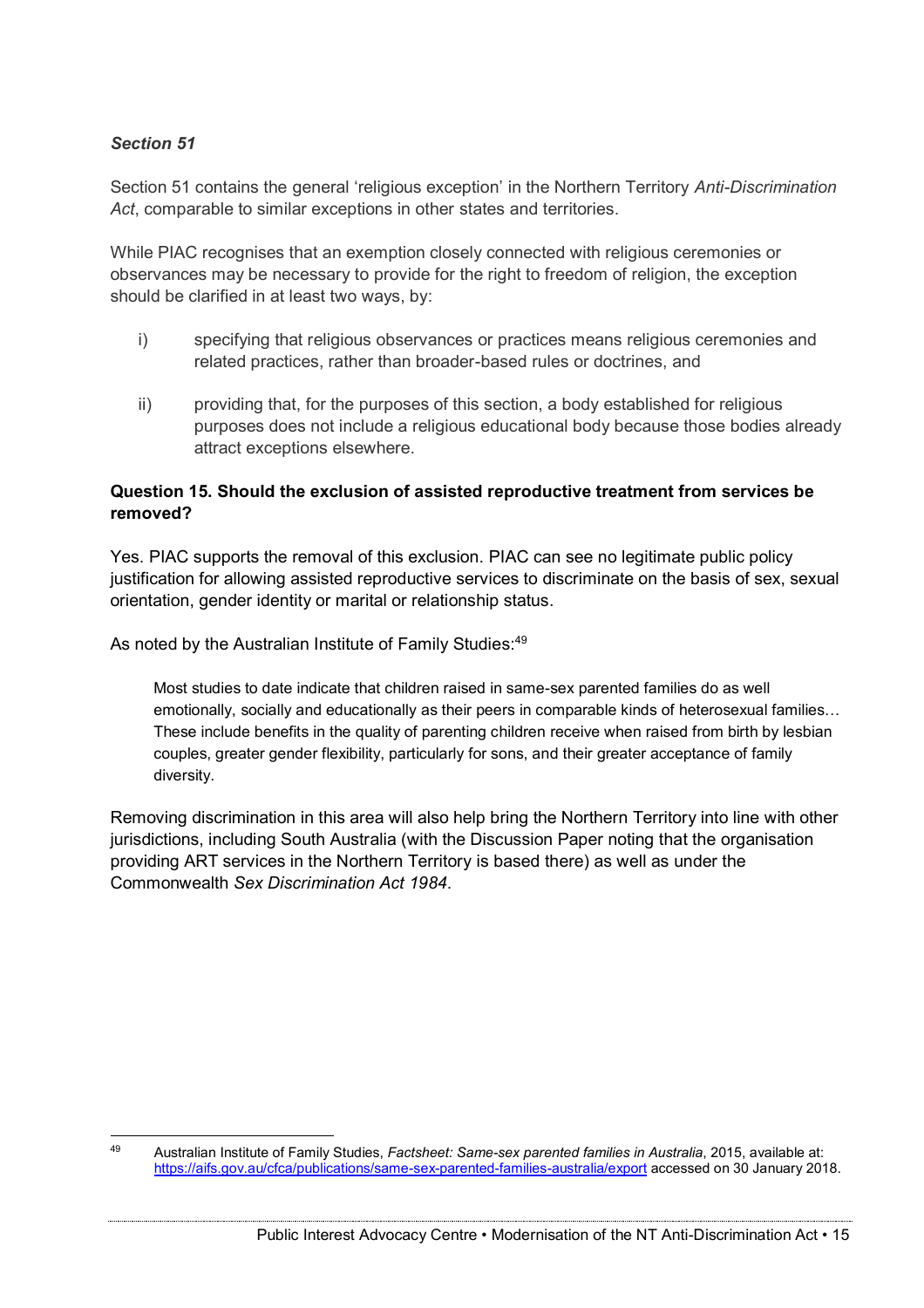### **2.4 Clarifying and Miscellaneous Reforms**

### **Question 16. What are your views on expanding the definition of 'work'?**

PIAC supports expanding the definition of 'work' to explicitly include volunteers, people sharing workplaces and engaged in activities akin to a work arrangement. A broader definition is particularly important given frequent changes to work arrangements and the need to ensure that volunteers are entitled to the full protection of their rights.

#### **Question 17. Should section 24 be amended to clarify that it imposes a positive obligation?**

PIAC supports amending s 24 of the Act to clarify and simplify the obligation to accommodate a special need. This could be done by incorporating a failure to make reasonable adjustments into the definition of discrimination in s 20, for example as follows:

(1) For the purposes of this Act, discrimination includes:

(c) failing or refusing to make reasonable adjustments to accommodate a special need that another person has because of an attribute.

 $(1)$  For the purposes of subsection  $(1)(c)$ :

…

…

(a) A failure or refusal to accommodate a special need of another person includes making inadequate or inappropriate provision to accommodate the special need.

(b) Whether a person has unreasonably failed to provide for the special need of another person depends on all the relevant circumstances of the case including, but not limited to:

(i) the nature of the special need;

(ii) the cost of accommodating the special need and the number of people who would benefit or be disadvantaged;

- (iii) the financial circumstances of the person;
- (iv) the disruption that accommodating the special need may cause; and
- (v) the nature of any benefit or detriment to all persons concerned.

#### **Question 18. Is the name 'Equal Opportunity Commissioner' preferred to the name 'Anti-Discrimination Commissioner'? Would the benefits of a new name outweigh the financial cost that comes with re-naming an office?**

PIAC does not express a view on the naming of the Commissioner.

#### **Question 19. Is increasing the term of appointment of the ACD to five years appropriate? Should the term of appointment be for another period, if so what?**

PIAC supports increasing the term of appointment to five years to provide greater certainty to the office-holder and allow for long-term planning as well as enhancing the independence of the position.